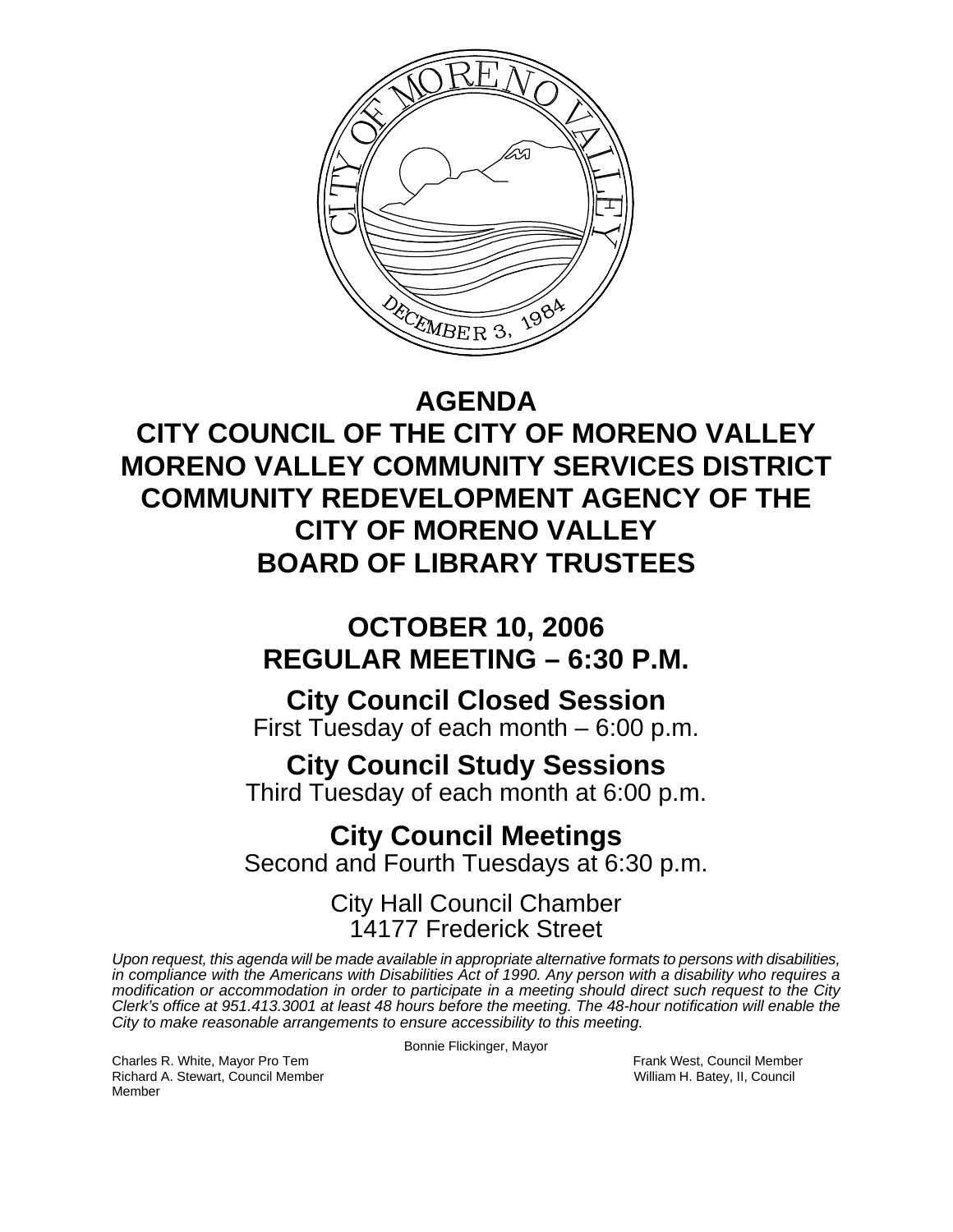## **AGENDA JOINT MEETING OF THE CITY COUNCIL OF THE CITY OF MORENO VALLEY MORENO VALLEY COMMUNITY SERVICES DISTRICT COMMUNITY REDEVELOPMENT AGENCY OF THE CITY OF MORENO VALLEY AND THE BOARD OF LIBRARY TRUSTEES**

### **REGULAR MEETING - 6:30 P.M. OCTOBER 10, 2006**

**CALL TO ORDER** (Joint Meeting of the City Council of the City of Moreno Valley, Moreno Valley Community Services District, Community Redevelopment Agency of the City of Moreno Valley and the Board of Library Trustees - actions taken at the Joint Meeting are those of the Agency indicated on each Agenda item)

#### **PLEDGE OF ALLEGIANCE**

**INVOCATION** – Pastor Barry E. Knight, Perpetual Praise & Worship Church

## **ROLL CALL**

#### **INTRODUCTIONS**

PUBLIC COMMENTS **ON MATTERS ON THE AGENDA** WILL BE TAKEN UP AS THE ITEM IS CALLED FOR BUSINESS, BETWEEN STAFF'S REPORT AND CITY COUNCIL DELIBERATION (SPEAKER SLIPS MAY BE TURNED IN UNTIL THE ITEM IS CALLED FOR BUSINESS.) Those wishing to speak should submit a BLUE speaker slip to the Bailiff. There is a three-minute limit per person. All remarks and questions shall be addressed to the presiding officer or to the City Council and not to any individual Council member, staff member or other person.

PUBLIC COMMENTS **ON MATTERS NOT ON THE AGENDA** UNDER THE JURISDICTION OF THE CITY COUNCIL WILL BE HEARD PRIOR TO CITY COUNCIL REPORTS AND CLOSING COMMENTS. IN THE EVENT THAT THE AGENDA ITEM FOR SUCH PUBLIC COMMENTS HAS NOT BEEN CALLED BY 9:00 P.M., IT SHALL BE CALLED AS THE NEXT ITEM OF BUSINESS FOLLOWING THE CONCLUSION OF ANY ITEM BEING HEARD AT 9:00 P.M. Those wishing to speak should submit a BLUE speaker slip to the Bailiff. There is a three-minute limit per person. All remarks and questions shall be addressed to the presiding officer or to the City Council and not to any individual Council member, staff member or other person.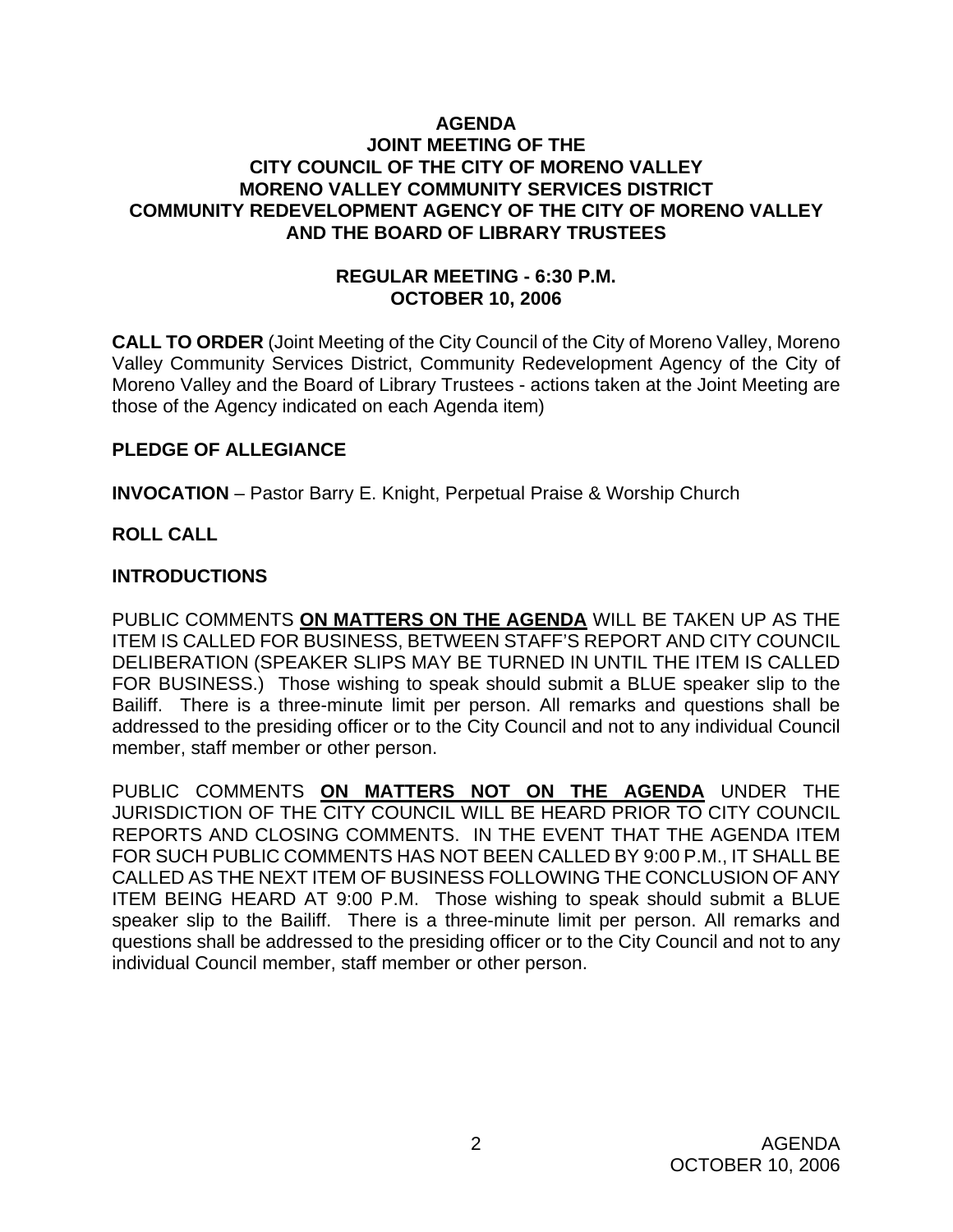# **JOINT CONSENT CALENDARS (SECTIONS A-D) OF THE CITY COUNCIL OF THE CITY OF MORENO VALLEY, MORENO VALLEY COMMUNITY SERVICES DISTRICT, COMMUNITY REDEVELOPMENT AGENCY OF THE CITY OF MORENO VALLEY, AND THE BOARD OF LIBRARY TRUSTEES**

All items listed under the Consent Calendars, Sections A, B, C, and D are considered to be routine and non-controversial, and may be enacted by one motion unless a member of the Council, Community Services District, Redevelopment Agency or the Board of Library Trustees requests that an item be removed for separate action. The motion to adopt the Consent Calendars is deemed to be a separate motion by each Agency and shall be so recorded by the City Clerk. Items withdrawn for report/discussion will be heard after public hearing items.

# **A. CONSENT CALENDAR** - **CITY COUNCIL**

- A1. ORDINANCES FIRST READING BY TITLE ONLY Recommendation: Waive reading of all Ordinance Introductions and read by title only.
- A2. MINUTES REGULAR MEETING OF SEPTEMBER 26, 2006 (Report of: City Clerk's Department) Recommendation: Approve as submitted.
- A3. LEGISLATIVE UPDATE AND NOVEMBER STATEWIDE ELECTION: A SUMMARY OF THE BALLOT MEASURES (Report of: Assistant City Manager) Recommendation: Receive and file the informational report on ballot measures and the 2006 Legislative Update.
- A4. WARRANT REPORT AUGUST 31, 2006 (Report of: Finance Department) Recommendation: Adopt Resolution No. 2006-115 approving the Warrant Report, dated August 2006, in the total amount of \$28,018,264.03.

Resolution No. 2006-115

 A Resolution of the City Council of the City of Moreno Valley, California, Approving the Warrant Report Dated August 31, 2006

A5. TRACT MAP 29504 – REDUCE FAITHFUL PERFORMANCE BOND AND ADOPT THE RESOLUTION AUTHORIZING ACCEPTANCE OF THE PUBLIC IMPROVEMENTS AS COMPLETE AND ACCEPTING FIR AVENUE, LASSELLE STREET, MULBERRY LANE, NINEBARK STREET, ALDER LANE, ATHERTON DRIVE, AND PRIMROSE WAY INTO THE CITY'S MAINTAINED STREET SYSTEM, SUBDIVIDER – TRACT 29504, LLC, RANCHO CUCAMONGA, CALIFORNIA (Report of: Public Works Department)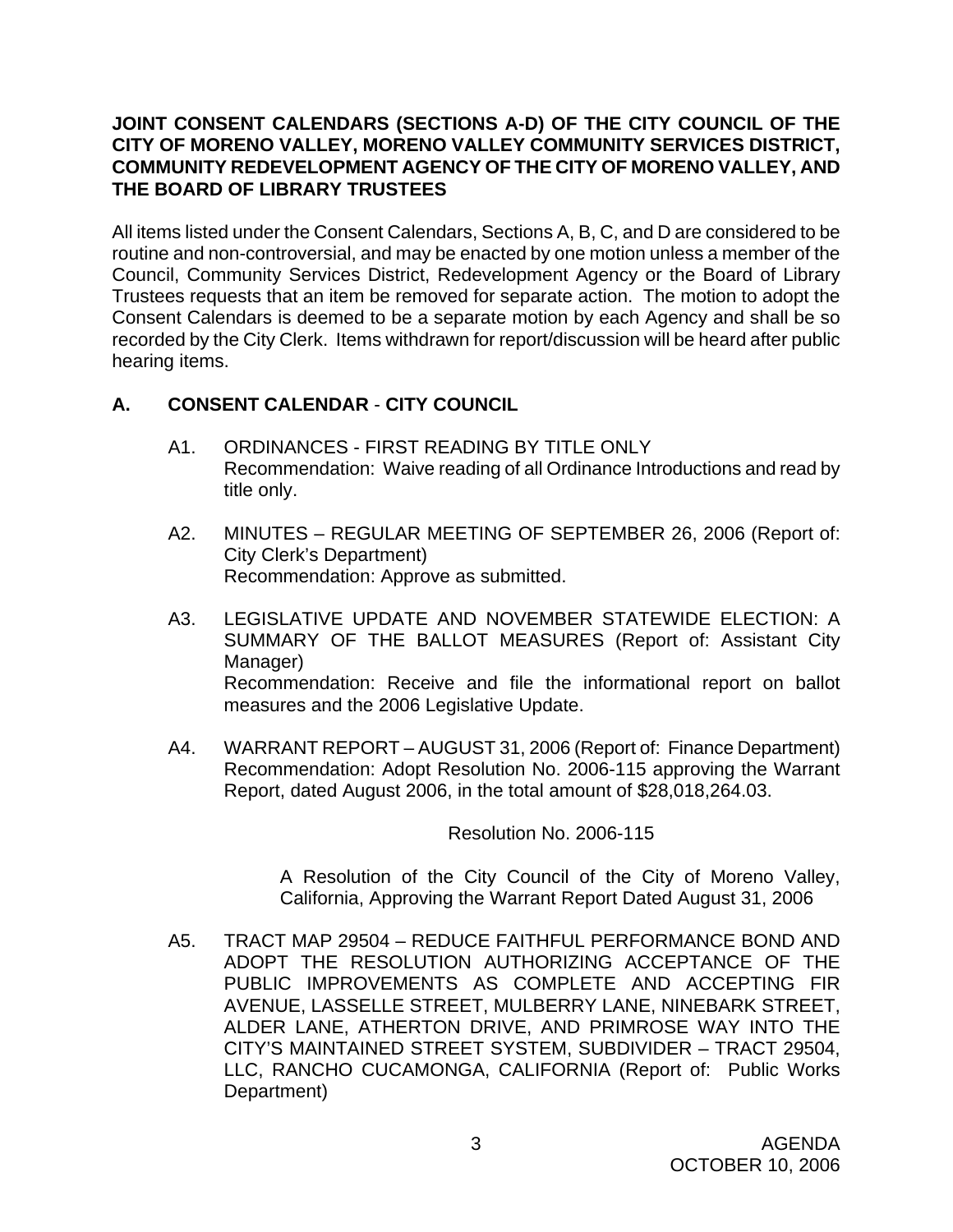Recommendation:

 1. Adopt Resolution No. 2006-116 authorizing the acceptance of the public improvements for Tract Map 29504 as complete and accepting Fir Avenue, Lasselle Street, Mulberry Lane, Ninebark Street, Alder Lane, Atherton Drive and Primrose Way into the City's maintained street system.

#### Resolution No. 2006-116

 A Resolution of the City Council of the City of Moreno Valley, California, Authorizing the Acceptance of the Public Improvements as Complete within Tract 29504, and Accepting Fir Avenue, Lasselle Street, Mulberry Lane, Ninebark Street, Alder Lane, Atherton Drive, and Primrose Way into the City's Maintained Street System

- 2. Authorize the City Engineer to execute the 90% reduction to the Faithful Performance Bond, exonerate the Material and Labor Bond in 90 days if there are no stop notices or liens on file with the City Clerk, and exonerate the final 10% of the Faithful Performance Bond in one year when all clearances are received.
- A6. TRACT MAP 22377 REDUCE FAITHFUL PERFORMANCE BOND AND ADOPT THE RESOLUTION AUTHORIZING ACCEPTANCE OF THE PUBLIC IMPROVEMENTS AS COMPLETE AND ACCEPTING CAMINO FLORES, CALLE ALTO, BOGOSO LANE, CASA ENCANTADOR ROAD, CALLE CAMELIA, CALLE ROSA, CALLE CASTANO, CAMINO LARGO, AND ABAZO DRIVE INTO THE CITY'S MAINTAINED STREET SYSTEM, SUBDIVIDER – K. HOVNANIAN FORECAST HOMES, INC., ONTARIO, CA 91761 (Report of: Public Works Department) Recommendation:
	- 1. Adopt Resolution No. 2006-117 authorizing the acceptance of the public improvements for Tract Map 22377 as complete and accepting Camino Flores, Calle Alto, Bogoso Lane, Casa Encantador Road, Calle Camelia, Calle Rosa, Calle Castano, Camino Largo, and Abazo Drive into the City's Maintained Street System.

Resolution No. 2006-117

 A Resolution of the City Council of the City of Moreno Valley, Authorizing the Acceptance of the Public Improvements as Complete Within Tract 22377, and Accepting Camino Flores, Calle Alto, Bogoso Lane, Casa Encantador Road, Calle Camelia, Calle Rosa, Calle Castano, Camino Largo, and Abazo Drive into the City's Maintained Street System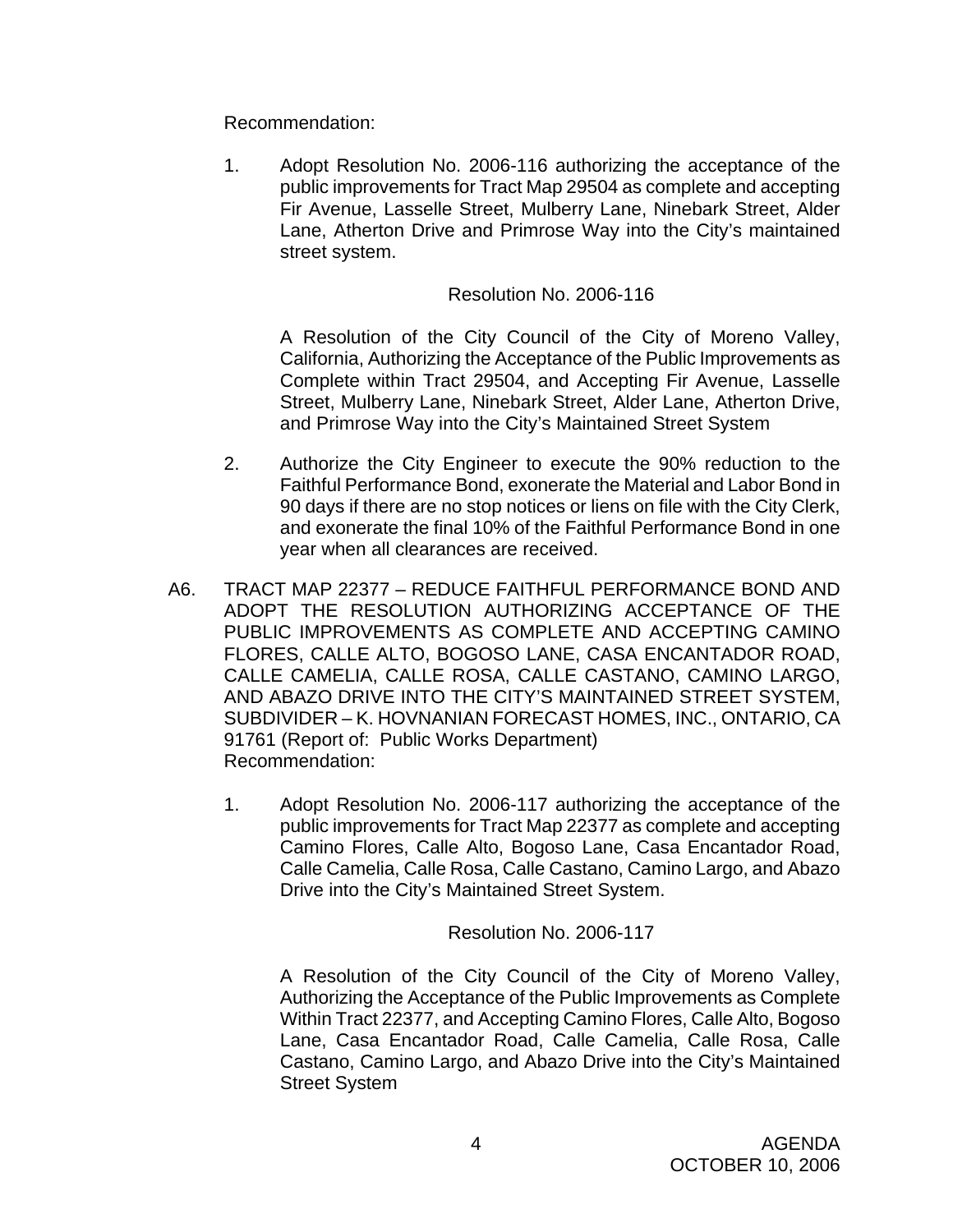- 2. Authorize the City Engineer to execute the 90% reduction to the Faithful Performance Bond, exonerate the Material and Labor Bond in 90 days if there are no stop notices or liens on file with the City Clerk, and exonerate the final 10% of the Faithful Performance Bond in one year when all clearances are received.
- A7. TRACT 30316 TEMPORARY EMERGENCY ACCESS ROAD REDUCE FAITHFUL PERFORMANCE BOND AND RELEASE MATERIAL AND LABOR BOND, DEVELOPER – K. HOVNANIAN FORECAST HOMES, INC., ONTARIO, CA (Report of: Public Works Department) Recommendation:
	- 1. Accept the improvements for Tract Map 30316 Temporary Emergency Access Road as constructed per the Property Improvement and License Agreement.
	- 2. Authorize the City Engineer to execute the Faithful Performance Bond reduction and exoneration of the Material and Labor Bond.
	- 3. Authorize the City Engineer to exonerate the final portion of the Faithful Performance Bond once the temporary access road has been removed and the underlying property has been returned to its original form and all clearances are received.
- A8. TRACT 30316 SINGLE FAMILY RESIDENTIAL 2ND AMENDMENT TO AGREEMENT FOR PUBLIC IMPROVEMENTS (TIME EXTENSION), EAST OF LASSELLE STREET, NORTH OF IRIS AVENUE, AND NORTH OF CAMINO FLORES, SUBDIVIDER: K. HOVNANIAN FORECAST HOMES, INC., ONTARIO, CA (Report of: Public Works Department) Recommendation:
	- 1. Authorize the Mayor to execute the Amendment to Agreement for Public Improvements for Tract 30316.
	- 2. Instruct the City Clerk to forward the completed Amendment to Agreement for Public Improvements to the County Recorder's Office for recordation.
	- 3. Authorize the City Engineer to execute any future time extension amendments to the agreement, subject to City Attorney approval, if the required public improvements are not completed within said timeframe.
- A9. PARCEL MAP 34088 ACCEPT MAP, AGREEMENT AND CASH DEPOSIT FOR PUBLIC IMPROVEMENTS, WEST OF INDIAN AVENUE AND NORTH OF ALESSANDRO BOULEVARD, DEVELOPER – OPT MORENO VALLEY LLC, GREENWOOD VILLAGE, CO (Report of: Public Works Department)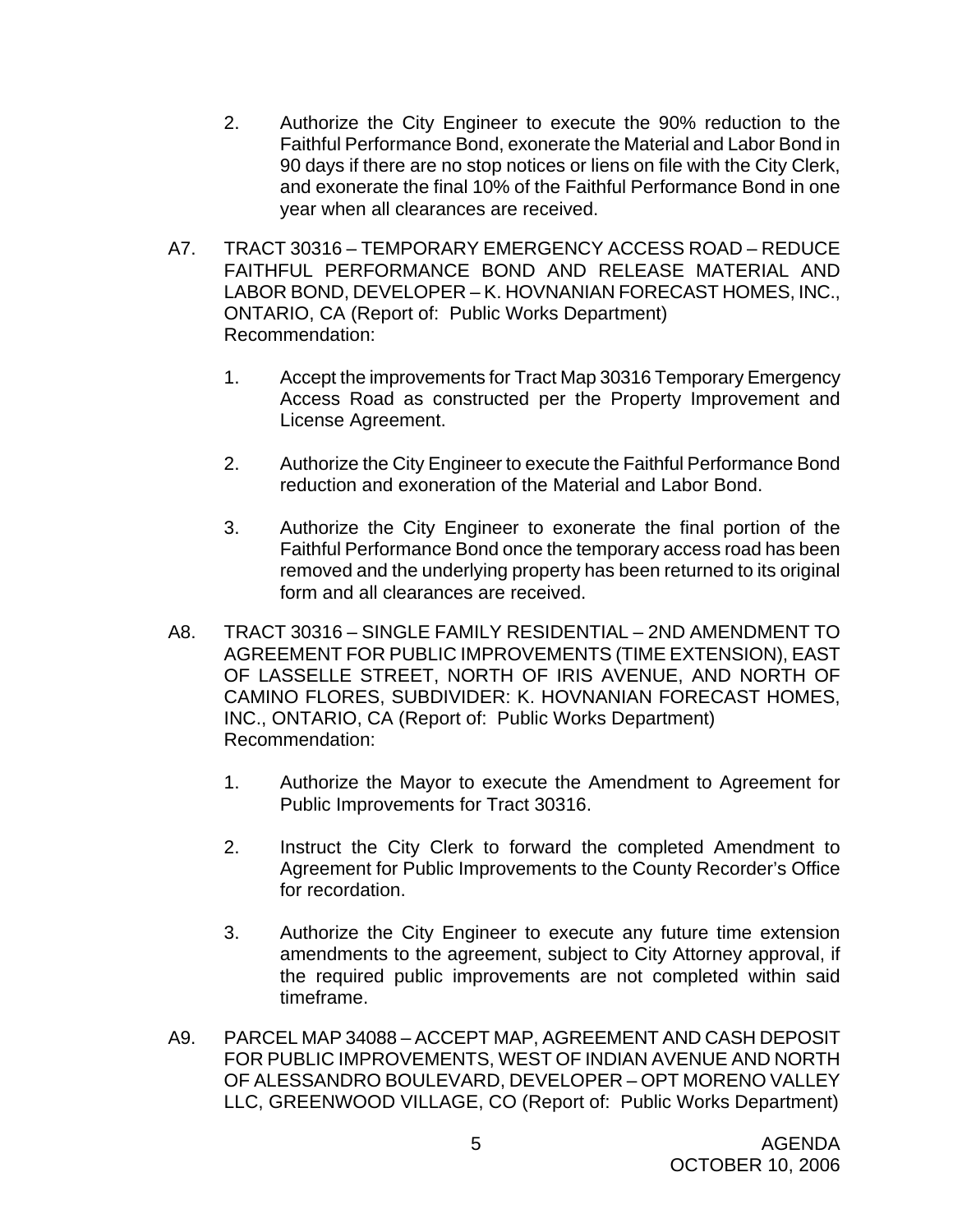Recommendation:

- 1. Approve Parcel Map 34088, authorize the City Clerk to sign the map and transmit said map to the County Recorder's Office for recordation.
- 2. Accept the Agreement for Public Improvements and Cash Deposit for Parcel Map 34088.
- 3. Authorize the Mayor to execute the agreement.
- 4. Direct the City Clerk to forward the signed agreement to the County Recorder's Office for recordation.
- 5. Authorize the City Engineer to execute any future time extension amendments to the agreement, subject to City Attorney approval, if the required public improvements are not completed within said timeframe.
- A10. APPROVE TRACT 31431 SINGLE FAMILY RESIDENTIAL ACCEPT AGREEMENT AND BONDS FOR PUBLIC IMPROVEMENTS, NORTH OF DRACAEA AVENUE AND WEST OF INDIAN AVENUE, SUBDIVIDER – DRESCH, CHAN & ZHOU PARTNERSHIP, CHINO HILLS, CA (Report of: Public Works Department) Recommendation:
	- 1. Approve Tract 31431, authorize the City Clerk to sign the map and transmit said map to the County Recorder's Office for recordation.
	- 2. Accept the Agreement and Bonds for Public Improvements.
	- 3. Authorize the Mayor to execute the Agreement.
	- 4. Direct the City Clerk to forward the signed Agreement to the County Recorder's Office for recordation.
	- 5. Authorize the City Engineer to execute any future time extension amendments to the agreement, subject to City Attorney approval, if the required public improvements are not completed within said timeframe.
- A11. APPROVE TRACT 31212 PRIVATE DRIVEWAY SINGLE FAMILY RESIDENTIAL – ACCEPT AGREEMENT AND BONDS FOR PRIVATE IMPROVEMENTS, SOUTHWEST CORNER OF COTTONWOOD AVENUE AND MORRISON STREET, SUBDIVIDER – WESTERN PACIFIC HOUSING, IRVINE, CA (Report of: Public Works Department) Recommendation: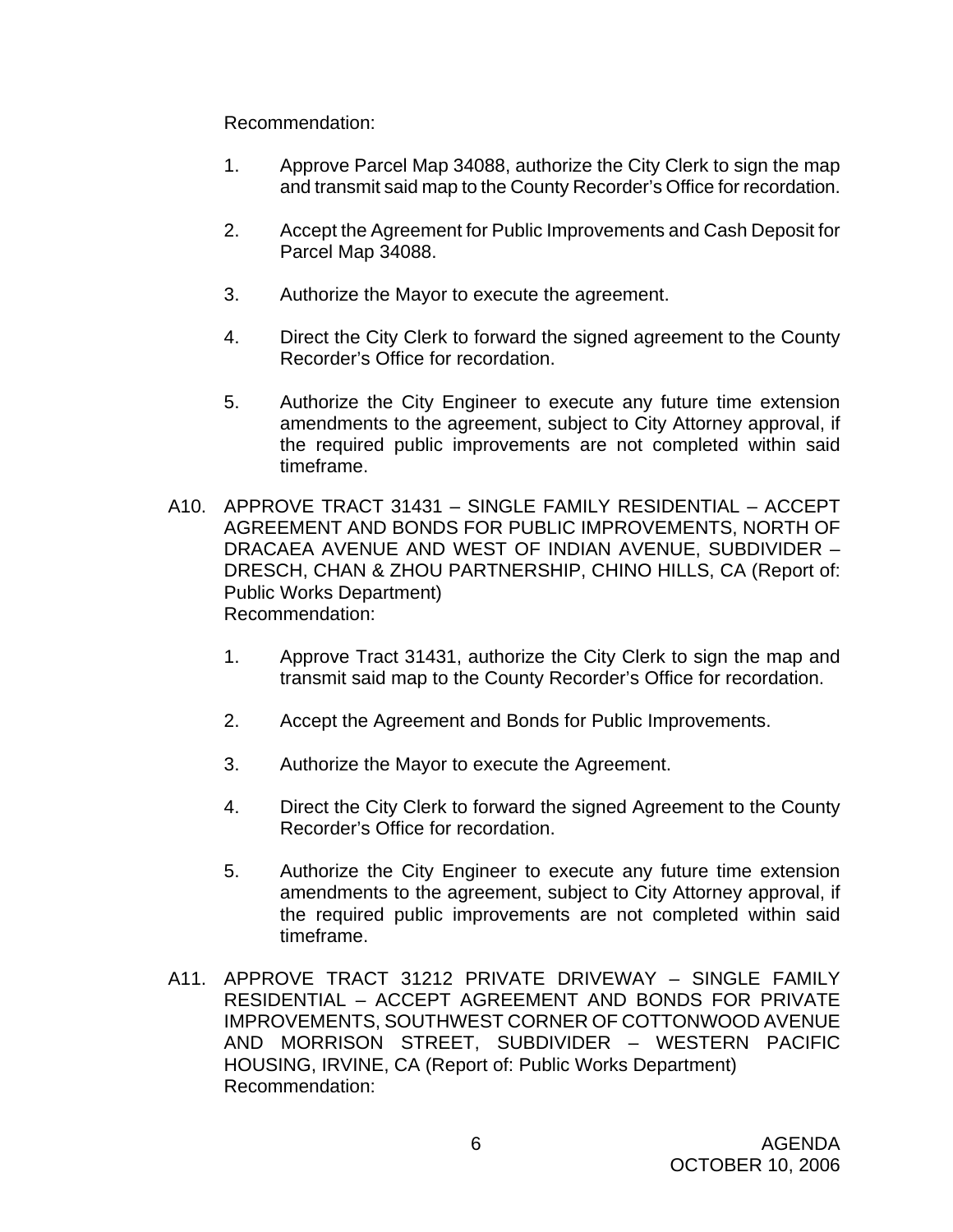- 1. Accept the Agreement and Bonds for Public Improvements.
- 2. Authorize the Mayor to execute the Agreement.
- 3. Direct the City Clerk to forward the signed Agreement to the County Recorder's Office for recordation.
- A12. PARCEL MAP 32961 APPROVAL OF COOPERATIVE AGREEMENT FOR PERRIS VALLEY – GROVE VIEW ROAD STORM DRAIN, BETWEEN THE RIVERSIDE COUNTY FLOOD CONTROL AND WATER CONSERVATION DISTRICT, CITY OF MORENO VALLEY, AND INDUSTRIAL DEVELOPMENTS INTERNATIONAL, INC., NORTHWEST CORNER OF PERRIS BOULEVARD AND GROVE VIEW ROAD, SUBDIVIDER – INDUSTRIAL DEVELOPMENTS INTERNATIONAL, INC., IRVINE, CA (Report of: Public Works Department) Recommendation:
	- 1. Approve the Cooperative Agreement between the Riverside County Flood Control and Water Conservation District, City of Moreno Valley, and Industrial Developments International, Inc. for Perris Valley – Grove View Road Storm Drain.
	- 2. Authorize the Mayor to execute the cooperative agreement.
	- 3. Direct the City Clerk to forward the signed agreement to Riverside County Flood Control and Water Conservation District.
- A13. ADOPT A MITIGATED NEGATIVE DECLARATION (MND) FOR PIGEON PASS ROAD WIDENING – CLIMBING ROSE DRIVE TO NORTH CITY LIMITS, PROJECT NO. 06-41570324 (Report of: Public Works Department) Recommendation: Adopt a Mitigated Negative Declaration (MND) for the widening of Pigeon Pass Road from Climbing Rose Drive to the North City Limits.
- A14. PUBLIC MEETING REGARDING MAIL BALLOT PROCEEDINGS FOR: ASSESSOR PARCEL NUMBER (APN) 297-130-042 (76 GAS STATION) BALLOTED ITEM NPDES, TENTATIVE PARCEL MAPS 34604, 33826 AND 33275 AND TENTATIVE TRACT 32194 BALLOTED ITEM NPDES (Report of: Public Works Department) Recommendation: Accept public comments regarding the mail ballot proceeding for Assessor Parcel Number (APN) 297-130-042 (76 Gas Station), Tentative Parcel Maps 34604, 33826 and 33275 and Tentative Tract 32194 (and all affected phases) for approval of the appropriate National Pollutant Discharge Elimination System (NPDES) regulatory rate schedule.
- A15. AUTHORIZATION TO AWARD BID FOR REPLACEMENT STREET SWEEPER (Report of: Public Works Department)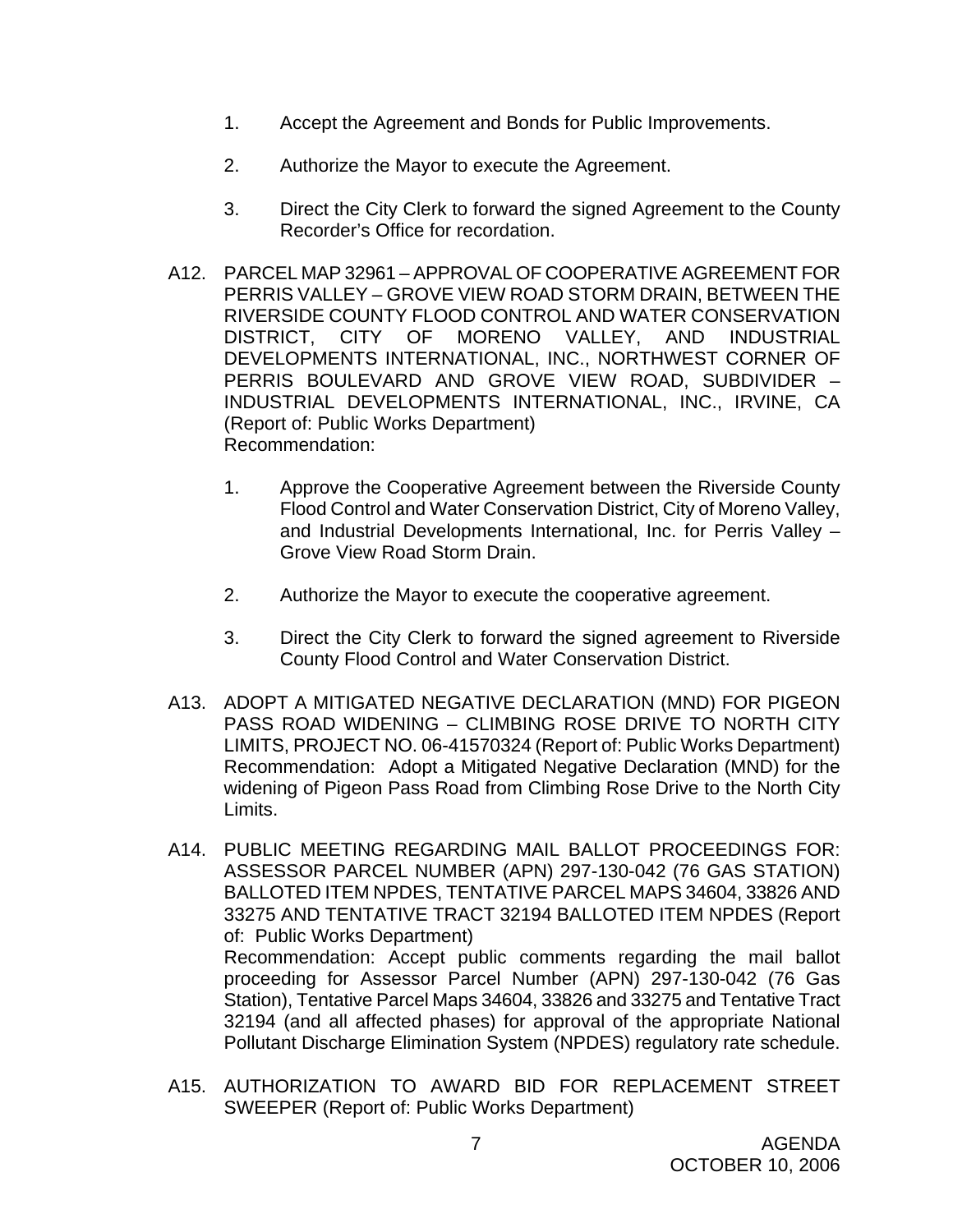Recommendation:

- 1. Award the bid for purchase of a Schwartz M6000 Street Sweeper to Kelly Equipment Company, Upland, California, as being the lowest responsible bidder and in the best interest of the City.
- 2. Authorize the issuance of a Purchase Order for Kelly Equipment Company in the amount of \$246,054.36. (Account Number: 151.52610.6642.648)
- 3. Authorize the Maintenance and Operations Manager to execute a contract with the Mobile Source Air Pollution Reduction Review Committee (MSRC) Local Government Match Program for reimbursement in the amount of \$25,000 toward the purchase of the replacement Street Sweeper.
- A16. AB 1234 ETHICS TRAINING PARTICIPANTS (Report of: City Clerk's Department) Recommendation: Ratify the decision to include the City Manager, City Attorney and City Clerk as those employees required to take the two (2) hours of ethics training mandated by AB 1234.
- A17. ORDINANCE NO. 724 AN ORDINANCE OF THE CITY COUNCIL OF THE CITY OF MORENO VALLEY, CALIFORNIA, AUTHORIZING AN AMENDMENT TO THE CONTRACT BETWEEN THE CITY COUNCIL OF THE CITY OF MORENO VALLEY AND THE BOARD OF ADMINISTRATION OF THE CALIFORNIA PUBLIC EMPLOYEES' RETIREMENT SYSTEM (RECEIVED FIRST READING AND INTRODUCTION ON SEPTEMBER 12, 2006 ON A 5-0 VOTE) (Report of: Human Resources Department) Recommendation: Adopt Ordinance No. 724

# Ordinance No. 724

 An Ordinance of the City Council of the City of Moreno Valley, California Authorizing an Amendment to the Contract Between the City Council of the City of Moreno Valley and the Board of Administration of the California Public Employees' Retirement System

A18. TRANSFER OF REAL PROPERTY LOCATED AT THE LASSELLE SPORTS PARK FROM THE CITY OF MORENO VALLEY, A MUNICIPAL CORPORATION, TO THE MORENO VALLEY COMMUNITY SERVICES DISTRICT AND EXECUTION OF AN EASEMENT DEED FROM THE MORENO VALLEY COMMUNITY SERVICES DISTRICT TO THE RIVERSIDE COUNTY FLOOD CONTROL & WATER CONSERVATION DISTRICT (Report of: Public Works Department) Recommendation: Authorize the Mayor to execute two (2) quitclaim deeds to transfer real property located at the Lasselle Sports Park from the City of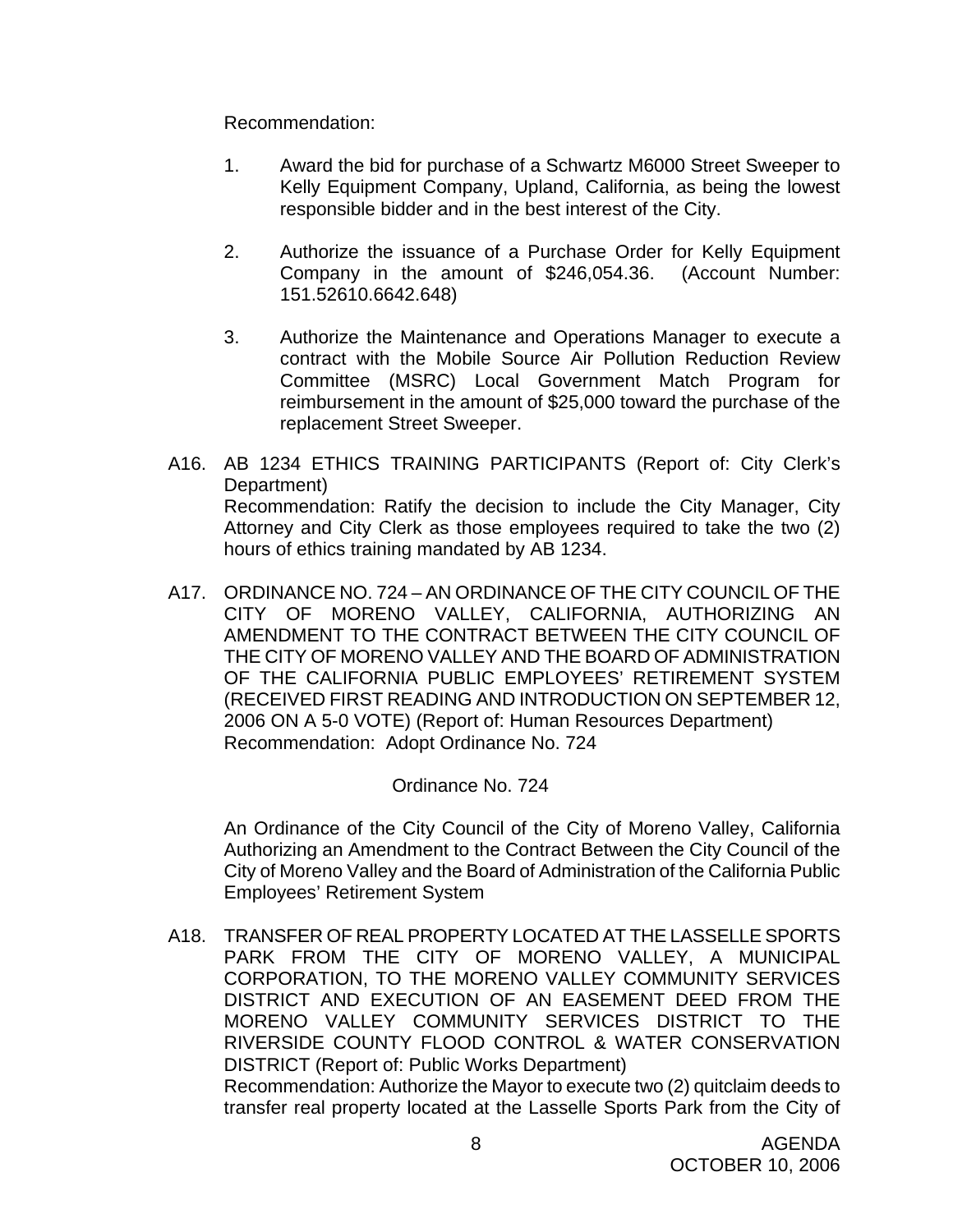Moreno Valley, a Municipal Corporation, to the Moreno Valley Community Services District.

- A19. AUTHORIZATION TO AWARD THE CONSTRUCTION CONTRACT FOR THE TRAFFIC SIGNAL AT PIGEON PASS ROAD AND CLIMBING ROSE DRIVE – PROJECT NO. 06-12566726 (Report of: Public Works Department) Recommendation:
	- 1. Adopt the plans and specifications for the Traffic Signal at Pigeon Pass Road and Climbing Rose Drive.
	- 2. Award the construction contract for the Traffic Signal at Pigeon Pass Road and Climbing Rose Drive to New West Signal, 14055 Foothill Blvd., Fontana, CA 92335, the lowest responsible bidder.
	- 3. Authorize the Mayor to execute a contract agreement with New West Signal.
	- 4. Authorize the issuance of a Purchase Order for New West Signal in the amount of \$134,000.00 (the bid amount plus 15% contingency) for the traffic signal at Pigeon Pass Road and Climbing Rose Drive (Account No. 125.66726).
	- 5. Authorize the City Manager to execute any subsequent related minor change orders to the contract with New West Signal up to, but not exceeding, the contingency amount of \$17,719.00, subject to the approval of the City Attorney.
- A20. REVIEW AND CONTINUE THE EMERGENCY ACTION REGARDING THE DESIGN AND CONSTRUCTION OF THE MORENO VALLEY UTILITIES (MVU) 115 KILOVOLT (KV) SUBSTATION AND SWITCHYARD FACILITY (Report of: Public Works Department) Recommendation: Review and continue the Emergency Action taken by the Council during the September 26, 2006 Council Meeting under Resolution 2006-113 Making Findings of an Emergency and Authorizing the Execution of the Design-Build Agreement for the Moreno Valley Utilities Substation and Switchyard Project between the City of Moreno Valley, as Owner, and ABB, Inc., A Delaware Corporation, as Design-Builder, in Accordance with Public Contract Code Sections 20168, 22050, and Government Code Section 5956.

# **B. CONSENT CALENDAR** – **COMMUNITY SERVICES DISTRICT**

- B1. ORDINANCES FIRST READING BY TITLE ONLY Recommendation: Waive reading of all Ordinance Introductions and read by title only.
- B2. MINUTES REGULAR MEETING OF SEPTEMBER 26, 2006 (Report of City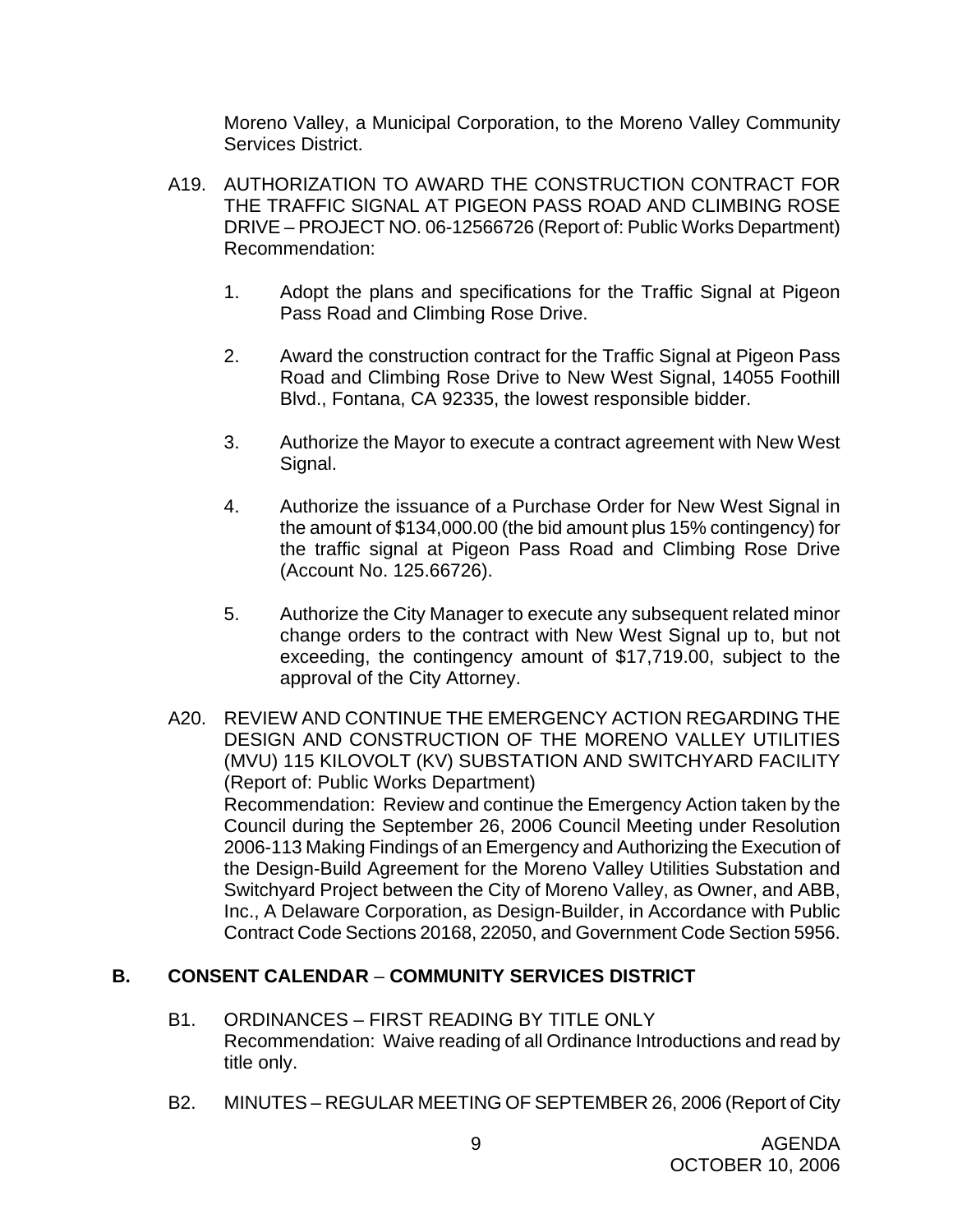Clerk's Department) Recommendation: Approve as submitted.

- B3. PUBLIC MEETING REGARDING MAIL BALLOT PROCEEDINGS FOR: TENTATIVE PARCEL MAP 33275 AND TENTATIVE TRACT 32194 FOR COMMUNITY SERVICES DISTRICT (CSD) ZONE B (RESIDENTIAL STREET LIGHTING) (Report of: Public Works Department) Recommendation: Accept public comments regarding the mail ballot proceedings for Tentative Parcel Map 33275 and Tentative Tract 32194 (and all affected phases) for inclusion into and approval of the annual parcel charge for Community Services District (CSD) Zone B (Residential Street Lighting)
- B4. EXTENSION OF CONTRACT PROJECT NO. MVCSD-TT04/05 PARKWAY & MEDIAN TREE TRIMMING (Report of: Public Works Department) Recommendation:
	- 1. Approve the extension of Project No. MVCSD-TT04/05 to continue its term for an additional one-year period; and
	- 2. Amend Subsection 8.b. of Project No. MVCSD-TT04/05's *General Provisions* to allow the Consumer Price Index for the Los Angeles-Riverside-Orange County region to be used as the basis for negotiating any requests for contract pricing increases; and
	- 3. Authorize the Mayor, acting in the capacity as President of the MVCSD Board, to sign a Purchase Requisition in favor of TruGreen-LandCare, of Upland, California, and;
	- 4. Authorize the Purchasing Manager to issue an open purchase order to TruGreen-LandCare in the amount of \$151,780.10 to pay for annual trimming of MVCSD parkway and median trees.
- B5. TRANSFER OF REAL PROPERTY LOCATED AT THE LASSELLE SPORTS PARK FROM THE CITY OF MORENO VALLEY, A MUNICIPAL CORPORATION, TO THE MORENO VALLEY COMMUNITY SERVICES DISTRICT AND EXECUTION OF AN EASEMENT DEED FROM THE MORENO VALLEY COMMUNITY SERVICES DISTRICT TO THE RIVERSIDE COUNTY FLOOD CONTROL & WATER CONSERVATION DISTRICT (Report of: Public Works Department) Recommendation:
	- 1. Authorize the Chairman of the Board of Directors of the Community Services District to execute the Certificates of Acceptance, which allow the transfers of real property located at the Lasselle Sports Park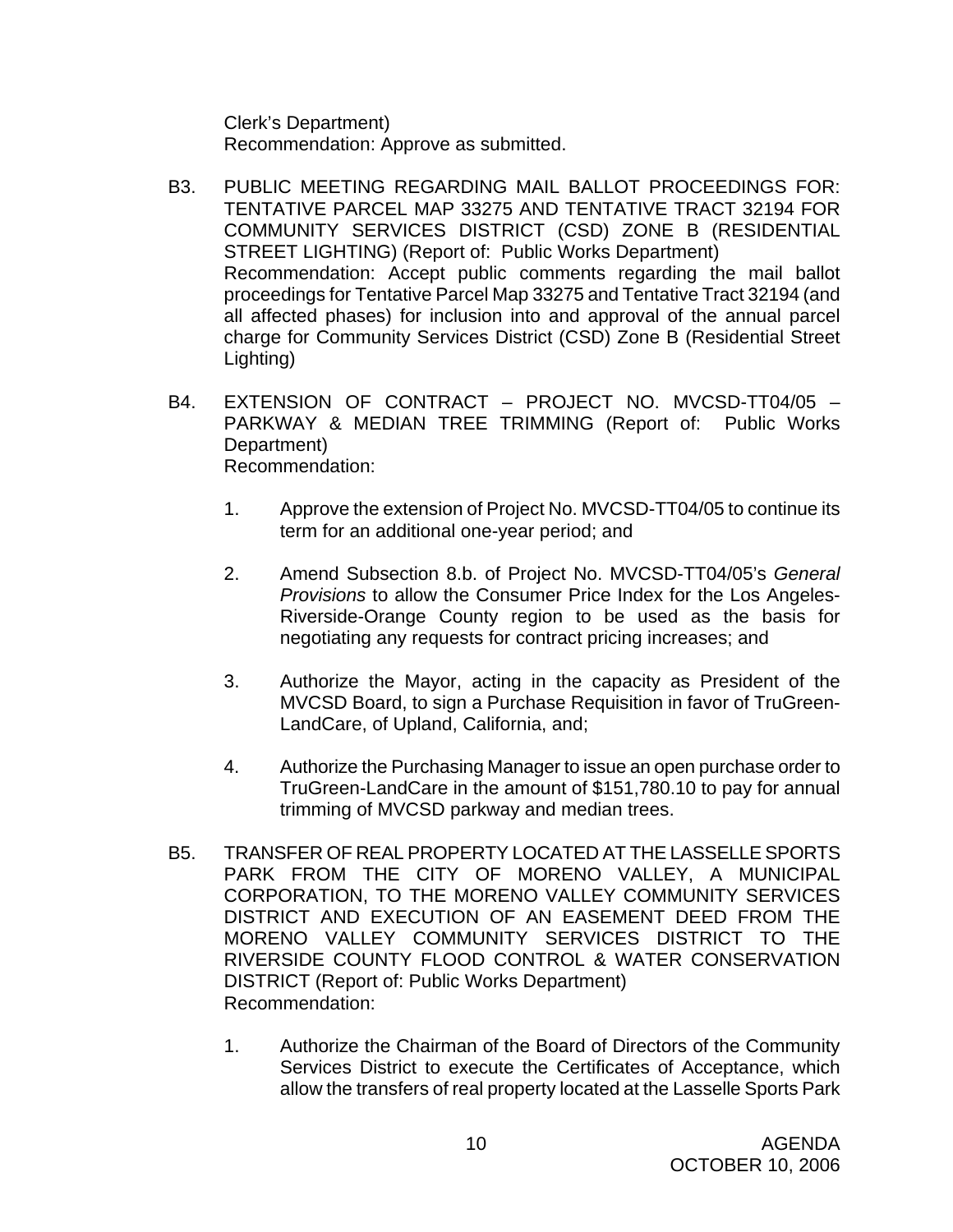from the City of Moreno Valley, a Municipal Corporation, to the Moreno Valley Community Services District.

 2. Authorize the Chairman of the Board of Directors of the Community Services District to execute an Easement Deed to the Riverside County Flood Control & Water Conservation District for facility access ingress and egress purposes for the Lasselle Sports Park.

# **C. CONSENT CALENDAR** - **COMMUNITY REDEVELOPMENT AGENCY**

- C1. ORDINANCES FIRST READING BY TITLE ONLY Recommendation: Waive reading of all Ordinance Introductions and read by title only.
- C2. MINUTES REGULAR MEETING OF SEPTEMBER 26, 2006 (Report of City Clerk's Department) Recommendation: Approve as submitted.

# **D. CONSENT CALENDAR** - **BOARD OF LIBRARY TRUSTEES**

- D1. ORDINANCES FIRST READING BY TITLE ONLY Recommendation: Waive reading of all Ordinance Introductions and read by title only.
- D2. MINUTES REGULAR MEETING OF SEPTEMBER 26, 2006 (Report of City Clerk's Department) Recommendation: Approve as submitted.

# **E. PUBLIC HEARINGS**

Questions or comments from the public on a Public Hearing matter are limited to five minutes per individual and must pertain to the subject under consideration. Those wishing to speak should complete and submit a GOLDENROD speaker slip to the Bailiff.

 E1. PUBLIC HEARING REGARDING THE MAIL BALLOT PROCEEDINGS (REBALLOT) FOR A PROPOSED PARCEL CHARGE INCREASE FOR COMMUNITY SERVICES DISTRICT (CSD) ZONE D (PARKWAY LANDSCAPE MAINTENANCE) FOR TRACTS 18784/20906, 19912, AND 21616 (Report of: Public Works Department) Recommendation: That the President and Members of the Board of Directors of the Moreno Valley Community Services District, after conducting the public hearing: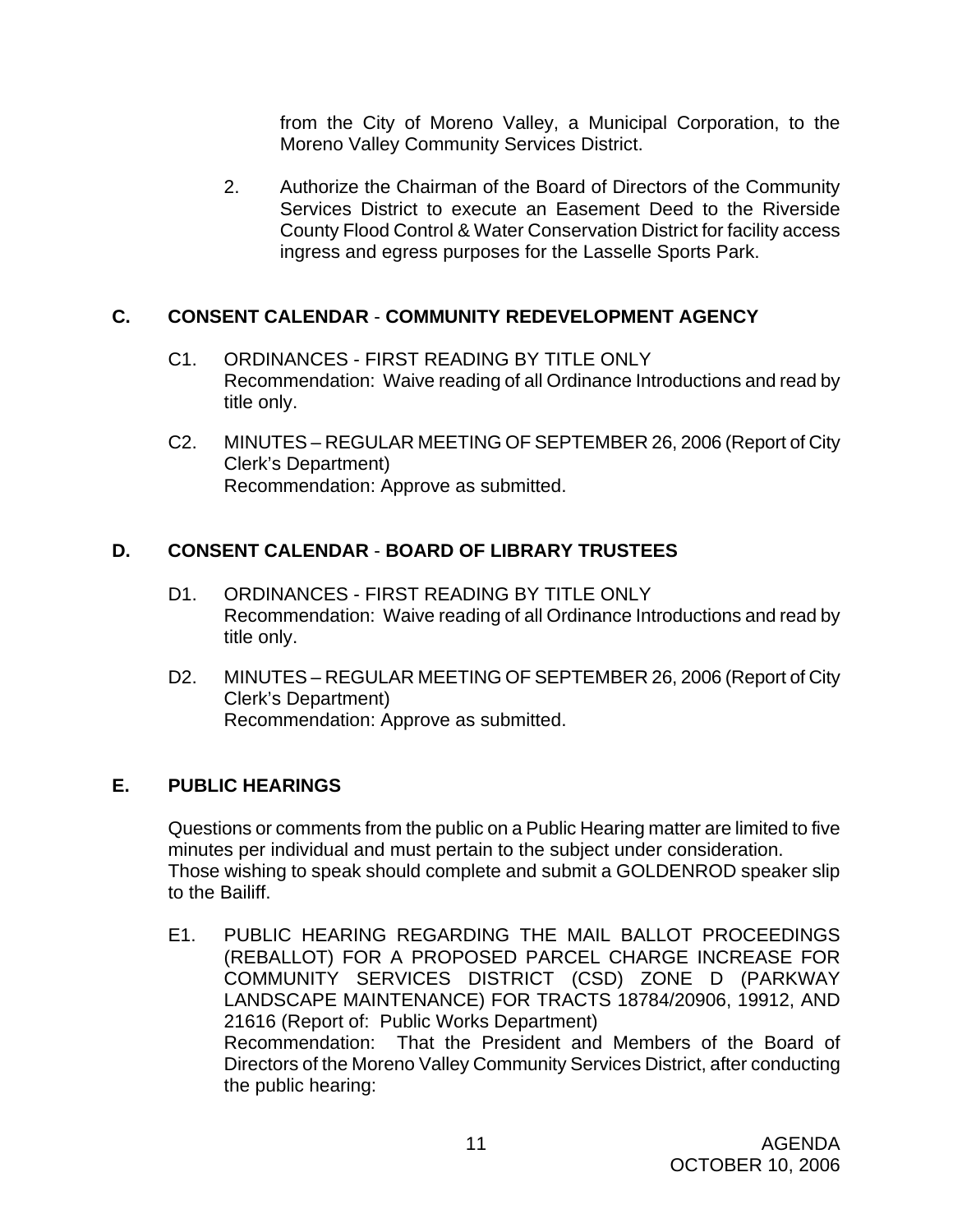- 1. Tabulate the mail ballots for the proposed CSD Zone D parcel charges for Tracts 18784/20906, 19912, and 21616;
- 2. Verify and accept the results of the mail ballot proceedings as identified on the Official Tally Sheet and Assessor Parcel Number (APN) listing;
- 3. Receive and file with the City Clerk's office the accepted CSD Official Tally Sheet and APN listing; and
- 4. If approved, authorize and impose the proposed CSD Zone D annual parcel charge for Tracts 18784/20906, 19912, and 21616 and reinstate the Zone D landscape services to the Standard Service level.
- E2. A PUBLIC HEARING REGARDING A REQUEST TO CONSIDER AMENDMENT NO. 6 TO THE TOWNGATE SPECIFIC PLAN (SP NO. 200) TO MODIFY THE LAND USE DESIGNATION AND LANGUAGE WITHIN THE SPECIFIC PLAN FOR A 7.5 NET ACRE (9.3 GROSS ACRE) PARCEL OF LAND WITHIN PLANNING AREA NO. 13 FROM TC (TOWN CENTER) TO MH (MEDIUM HIGH-DENSITY RESIDENTIAL) TO SUPPORT THE DEVELOPMENT OF TENTATIVE TRACT MAP NO. 34299 AND A PLOT PLAN FOR A 67 UNIT DETACHED RESIDENTIAL CONDOMINIUM COMPLEX WITH VARIOUS RECREATIONAL AMENITIES. THE PROJECT IS LOCATED ON THE SOUTHWEST CORNER OF EUCALYPTUS AVENUE (EAST) AND EUCALYPTUS AVENUE (WEST) AND IS SUBMITTED BY K HOVNANIAN, IN CONJUNCTION WITH THE PROPERTY OWNER, FRITZ DUDA COMPANY (Report of: Community Development Department)
	- 1. Recognize that the TownGate Specific Plan (SP No. 200) Amendment No. 6 (P05-128), Plot Plan (PA05-0211) and Tentative Tract Map No. 34299 (PA05-0204) are within the scope of the Program Environmental Impact Report (EIR) for the TownGate Specific Plan pursuant to the Addendum as provided within Section 15164 of the California Environmental Quality Act Guidelines, while no conditions in Section 15162 calling for a subsequent EIR have occurred.
	- 2. Introduce Ordinance No. 727 thereby approving P05-128 (Specific Plan Amendment), based on the findings in the City Council Ordinance for Amendment No. 6 to the TownGate Specific Plan No. 200, including the modification of associated language and conditions of approval as well as the amendment of the Official Zoning Atlas for a 7.5 net acre parcel of land within Planning Unit 13 from TC (Town Center) to MH (Medium High Density Residential) attached as Exhibits A, B and C to the resolution.

Ordinance No. 727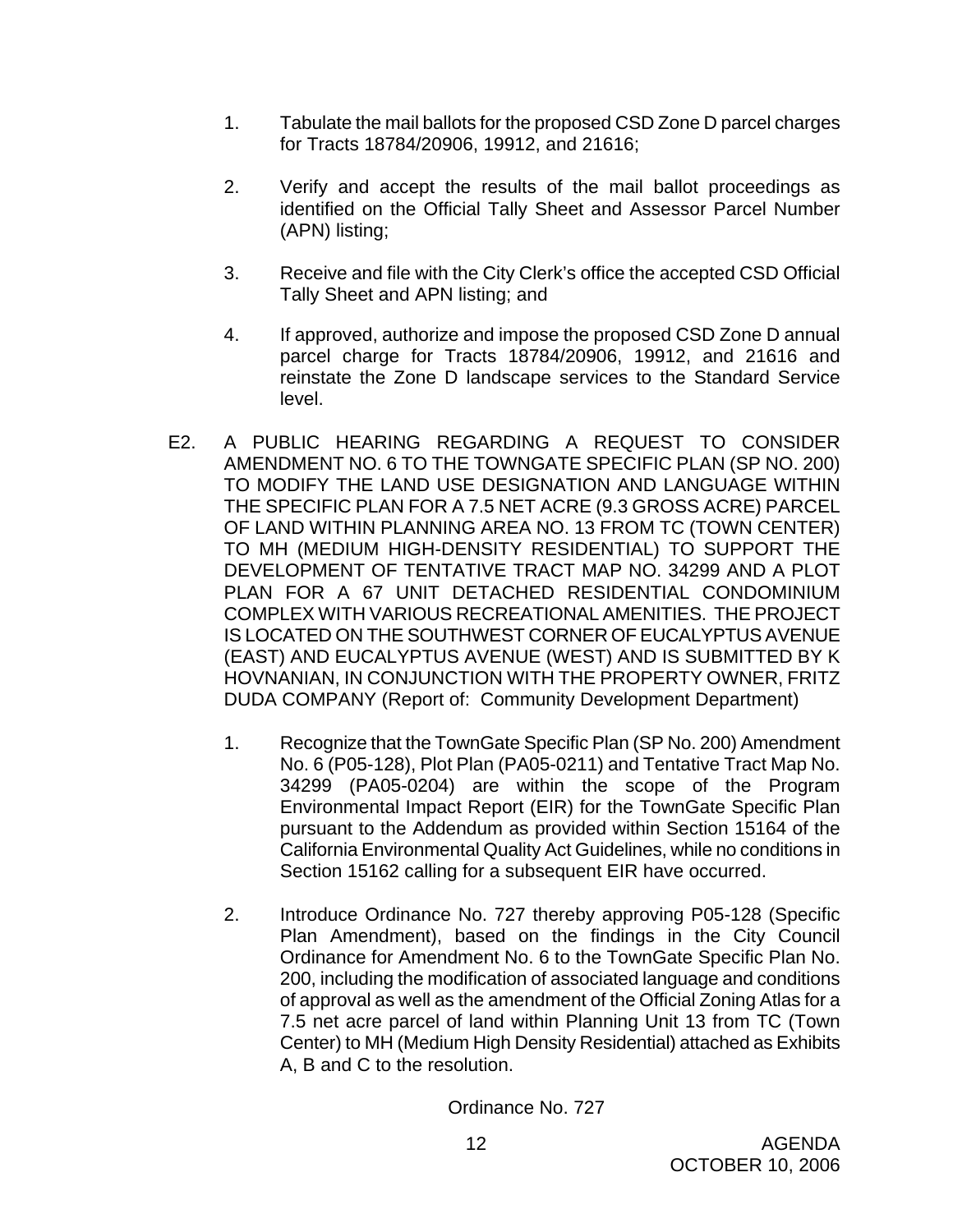An Ordinance of the City Council of the City of Moreno Valley, Approving Specific Plan Amendment No. 6 (P05-128) to the TownGate Specific Plan No. 200 to Modify Land use Designation for a 7.5 Acre Portion of Land within Planning Area No. 13 from SP200 TC (Town Center) to SP200 MH (Medium High Density Residential) and Modify the Design Manual within Specific Plan No. 200 to Alter Various Maps and Subsequent Sections and Subsections of the Document Related to the Proposed Change in Land Use

 3. Approve Resolution No. 2006-118 thereby approving PA05-0204 (Tentative Tract Map No. 34299) based on the findings included in the Resolution, and Conditions of Approval, attached as Exhibit A to the **Resolution** 

#### Resolution No. 2006-118

 A Resolution of the City Council of the City of Moreno Valley, California, Approving PA05-0204 (Tentative Tract Map No. 34299) for a 67 Unit Detached Condominium Complex on a 7.5 Net Acre Parcel of Land

 4. Approve Resolution No. 2006-119 thereby approving PA05-0211 (Plot Plan) based on the findings included in the Resolution, and Conditions of Approval, attached as Exhibit A to the Resolution.

Resolution No. 2006-119

 A Resolution of the City Council of the City of Moreno Valley, California, Approving P05-0211 (Plot Plan), for the Development of a 67 Unit Detached Condominium Complex on a 7.5 Net Acre Parcel of Land within the TownGate Specific Plan No. 200

- E3. PUBLIC HEARING AND ORDINANCE APPROVING SECOND AMENDMENT TO THE ANNEXATION AND DEVELOPMENT AGREEMENT FOR THE TOWNGATE DEVELOPMENT (Report of: Economic Development Department) Recommendation: That the City Council, after conducting the public hearing:
	- 1. Introduce Ordinance No. 728, approving the Second Amendment to the Annexation and Development Agreement for the TownGate Mixed Use Development.

Ordinance No. 728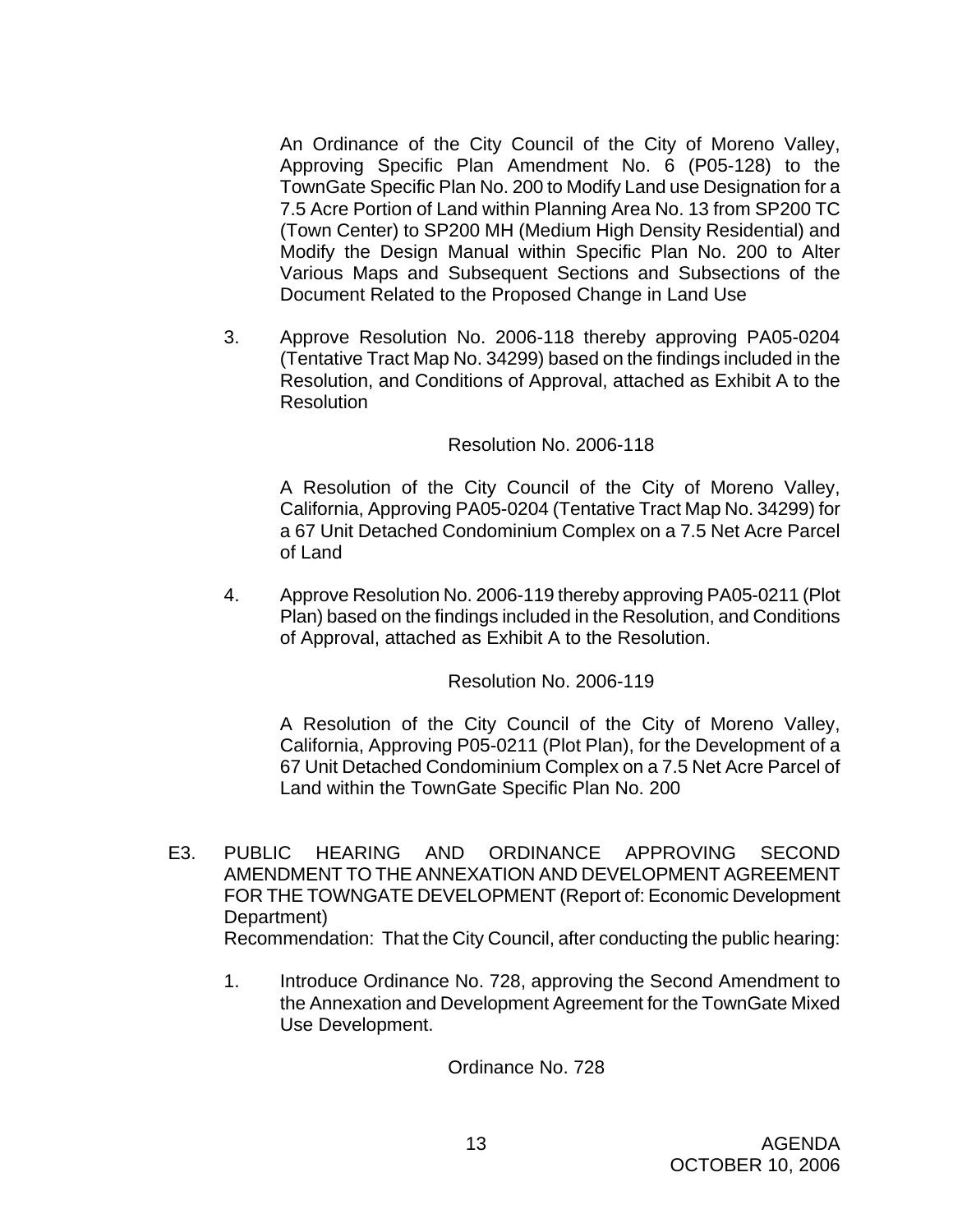An Ordinance of the City Council of the City of Moreno Valley, California, Approving the Second Amendment to the Annexation and Development Agreement Between the City of Moreno Valley, RIR Associates and Ryder Homes Relative to the Development Known as Moreno Valley Mixed Use Development (TownGate)

 2. Authorize the Mayor to execute the Second Amendment to the Annexation and Development Agreement for the TownGate Mixed Use Development.

#### **F. ITEMS REMOVED FROM CONSENT CALENDARS FOR DISCUSSION OR SEPARATE ACTION**

## **G. REPORTS**

- G1. CITY COUNCIL REPORTS ON REGIONAL AND REIMBURSABLE **ACTIVITIES** 
	- a. Report on March Joint Powers Commission by Council Member **Stewart**
	- b. Report on Riverside County Transportation Commission by Council Member West
- G2. CITY MANAGER'S REPORT (Informational Oral Presentation not for Council action)

#### **H. LEGISLATIVE ACTIONS**

ORDINANCES - 1ST READING AND INTRODUCTION - NONE

ORDINANCES - 2ND READING AND ADOPTION - NONE

ORDINANCES - URGENCY ORDINANCES - NONE

RESOLUTIONS – NONE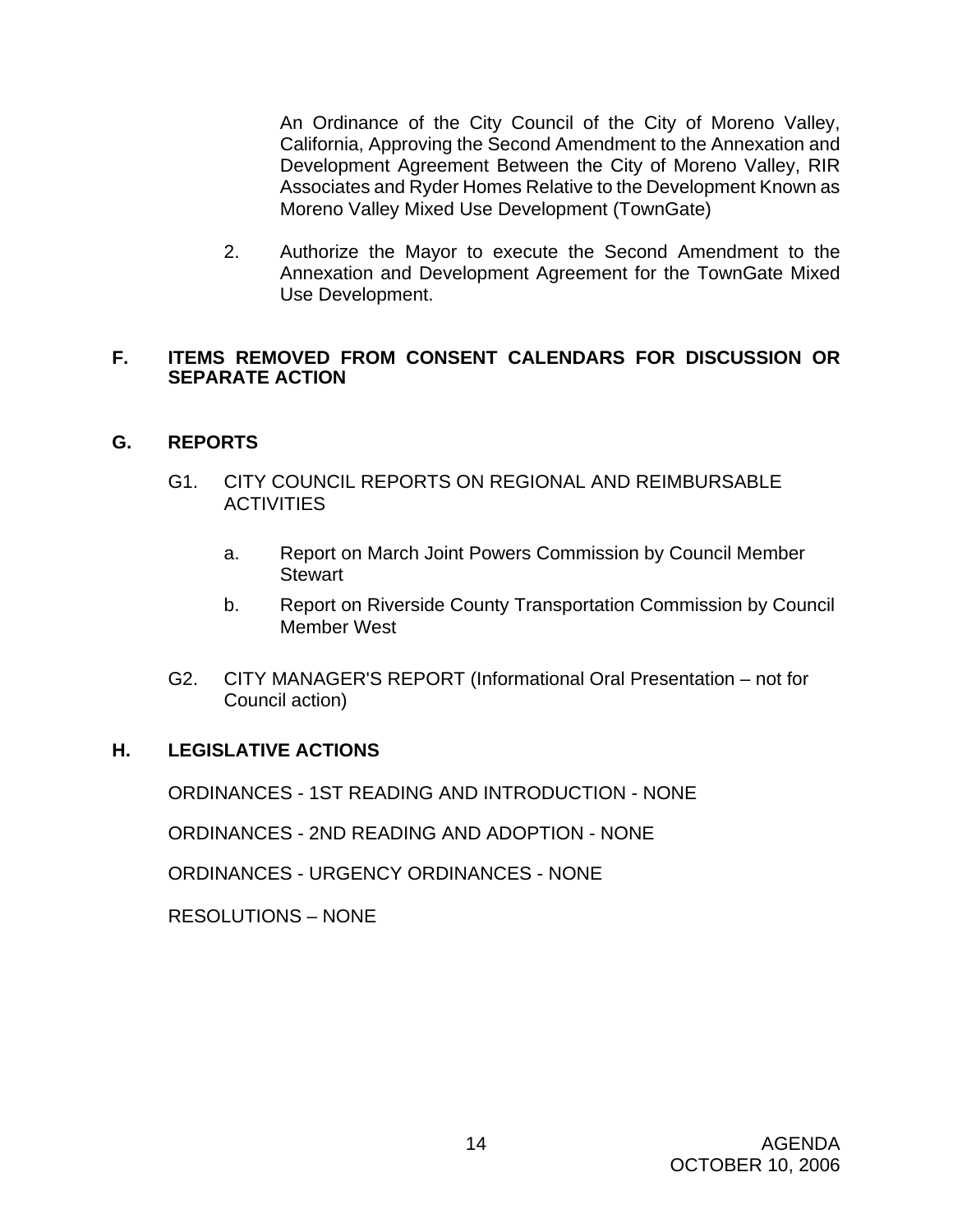PUBLIC COMMENTS **ON ANY SUBJECT NOT ON THE AGENDA** UNDER THE JURISDICTION OF THE CITY COUNCIL

Those wishing to speak should complete and submit a BLUE speaker slip to the Bailiff. There is a three-minute time limit per person. All remarks and questions shall be addressed to the presiding officer or to the City Council and not to any individual Council member, staff member or other person.

### **CLOSING COMMENTS AND/OR REPORTS OF THE CITY COUNCIL, COMMUNITY SERVICES DISTRICT, OR COMMUNITY REDEVELOPMENT AGENCY**